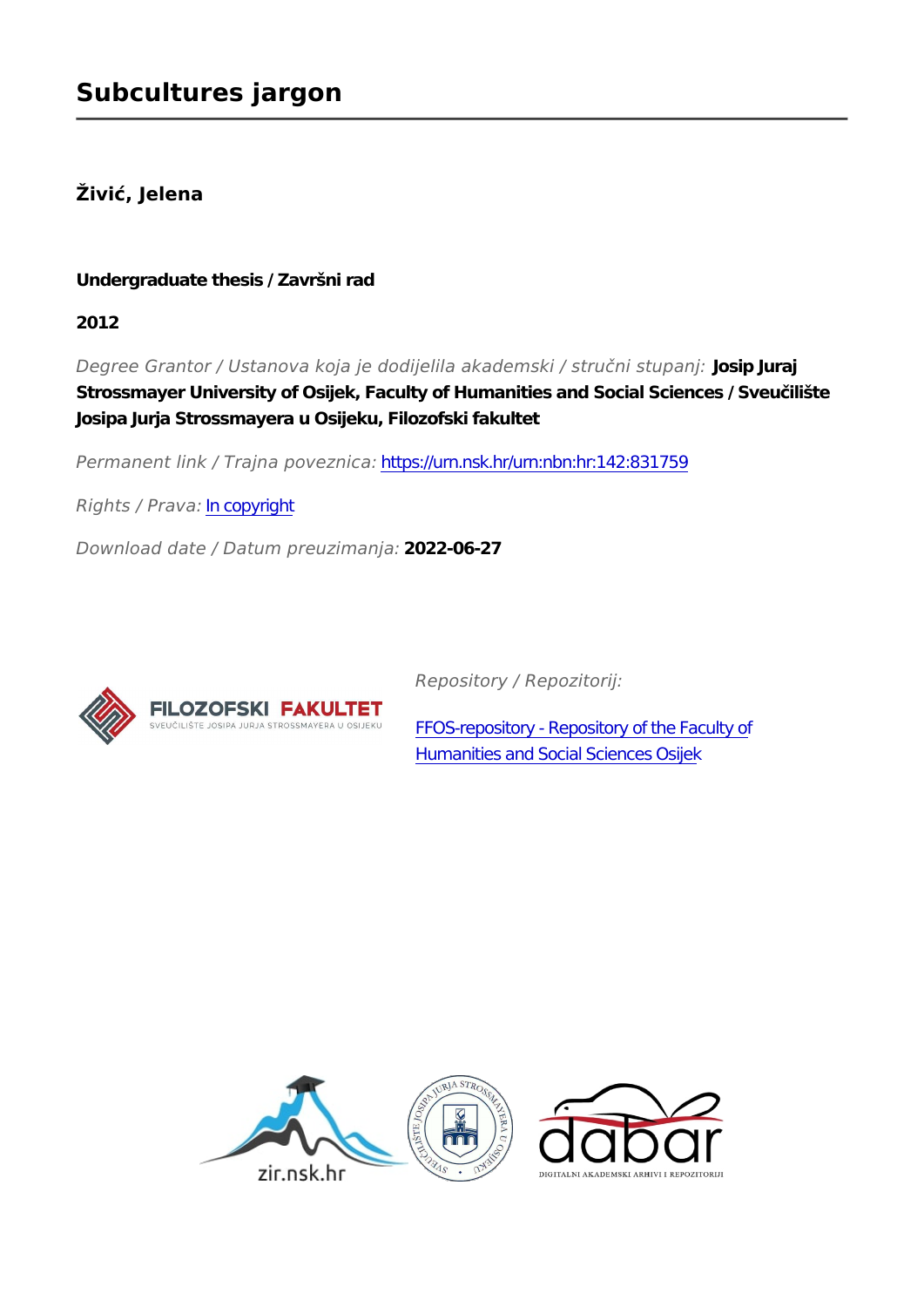Sveučilište J.J. Strossmayera u Osijeku

Filozofski fakultet

# Preddiplomski studij engleskog jezika i književnosti i hrvatskog jezika i književnosti

Jelena Živić

# **Subcultures Jargon**

Završni rad

Mentor doc. dr. sc. Tanja Gradečak-Erdeljić

Osijek, 2012.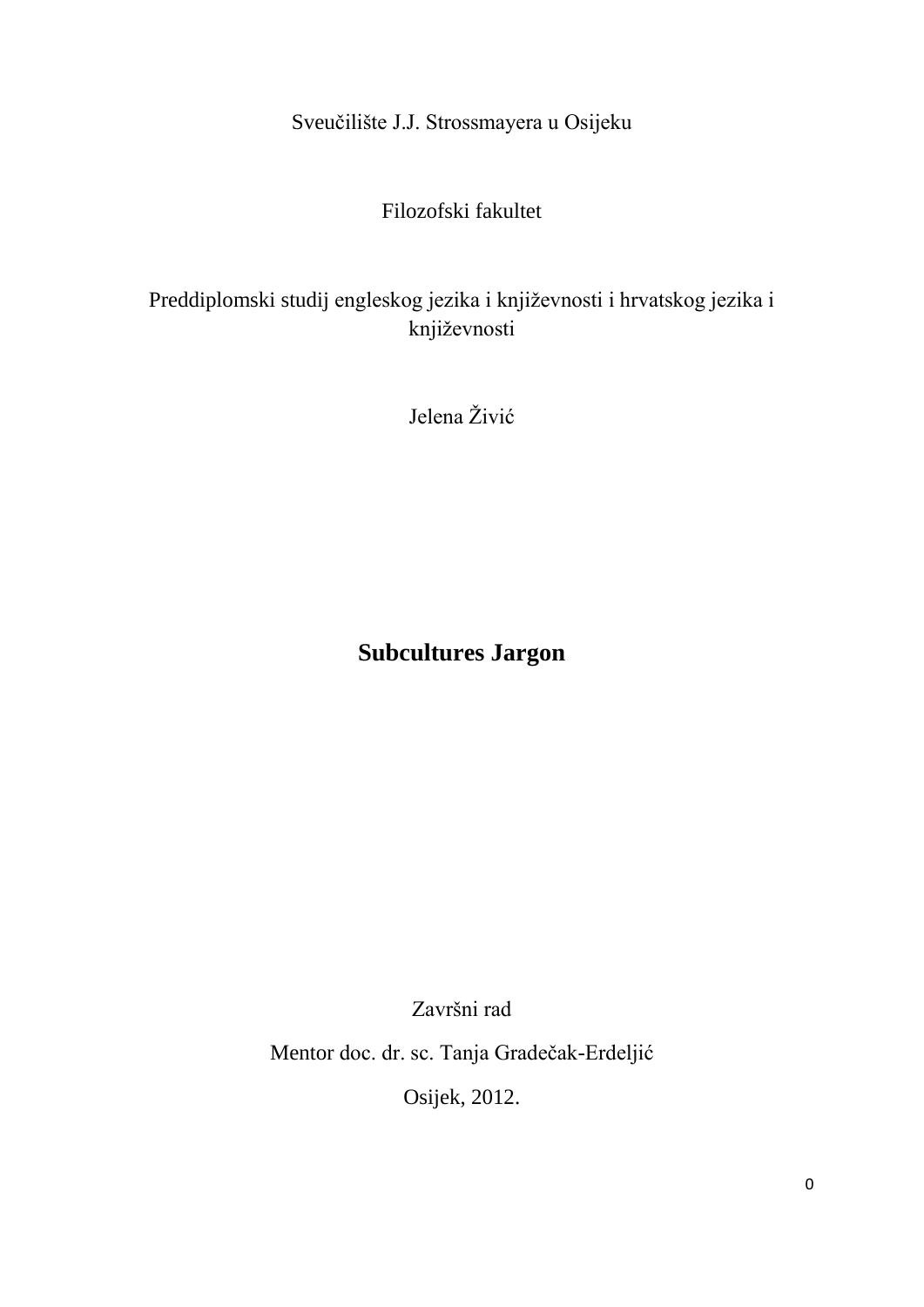## Table of Contents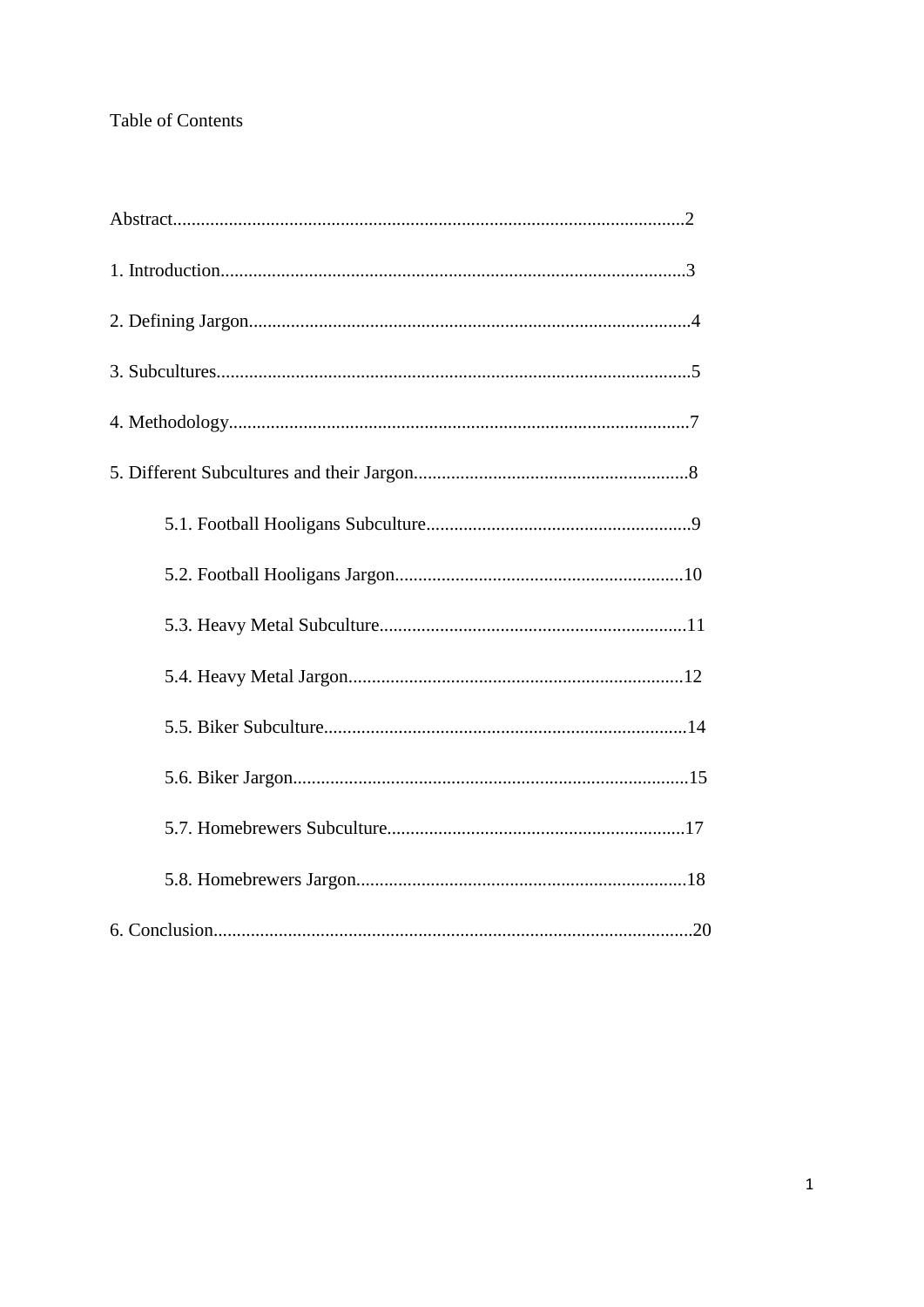#### Abstract

This thesis describes a special bond created between the members of various subcultures and the language they use. Special jargon expressions can be associated with particular marginal social groups.

There are four major subcultures discussed in this thesis with a special reference to the jargon expressions they use in their everyday communication. These subcultures are: football hooligans subculture, heavy metal subculture, biker subculture, and homebrewers subcultures. What connects these four groups is the abundance of the jargon expressions they operate with.

In order to use jargon appropriately, one must acknowledge the difference between the jargon and the slang, so that this issue will be taken up in the thesis as well.

Key words: *jargon*, *subculture*, *slang*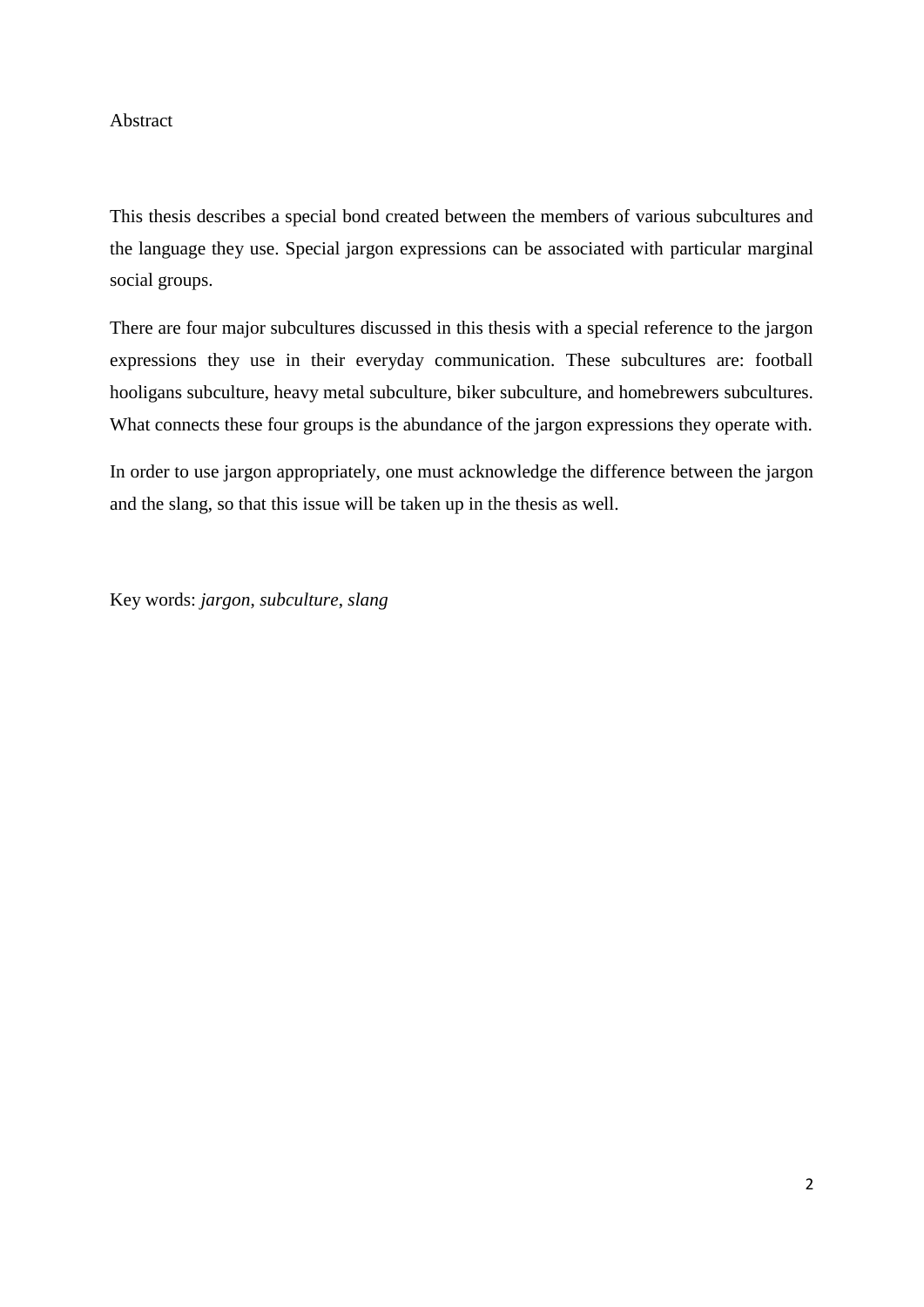#### 1. Introduction

The main object of this thesis is to acknowledge the importance of jargon expressions for the communication of most subcultures. By defining jargon and discussing the main behavioural patterns of subcultures, this thesis proves that there is a great bond between the members of those marginal social groups and the language they use.

In chapter 2, the main purpose is to define jargon and distinguish it from the slang.

Chapter 3 deals with non-normative social groups, i.e. subcultures. It covers some of the reasons for the existence of those groups in the contemporary society, and also explains some of the typical patterns of behaviour which can be associated with subcultures.

Chapter 4 defines four major subcultures and lists some of the expressions they usually use.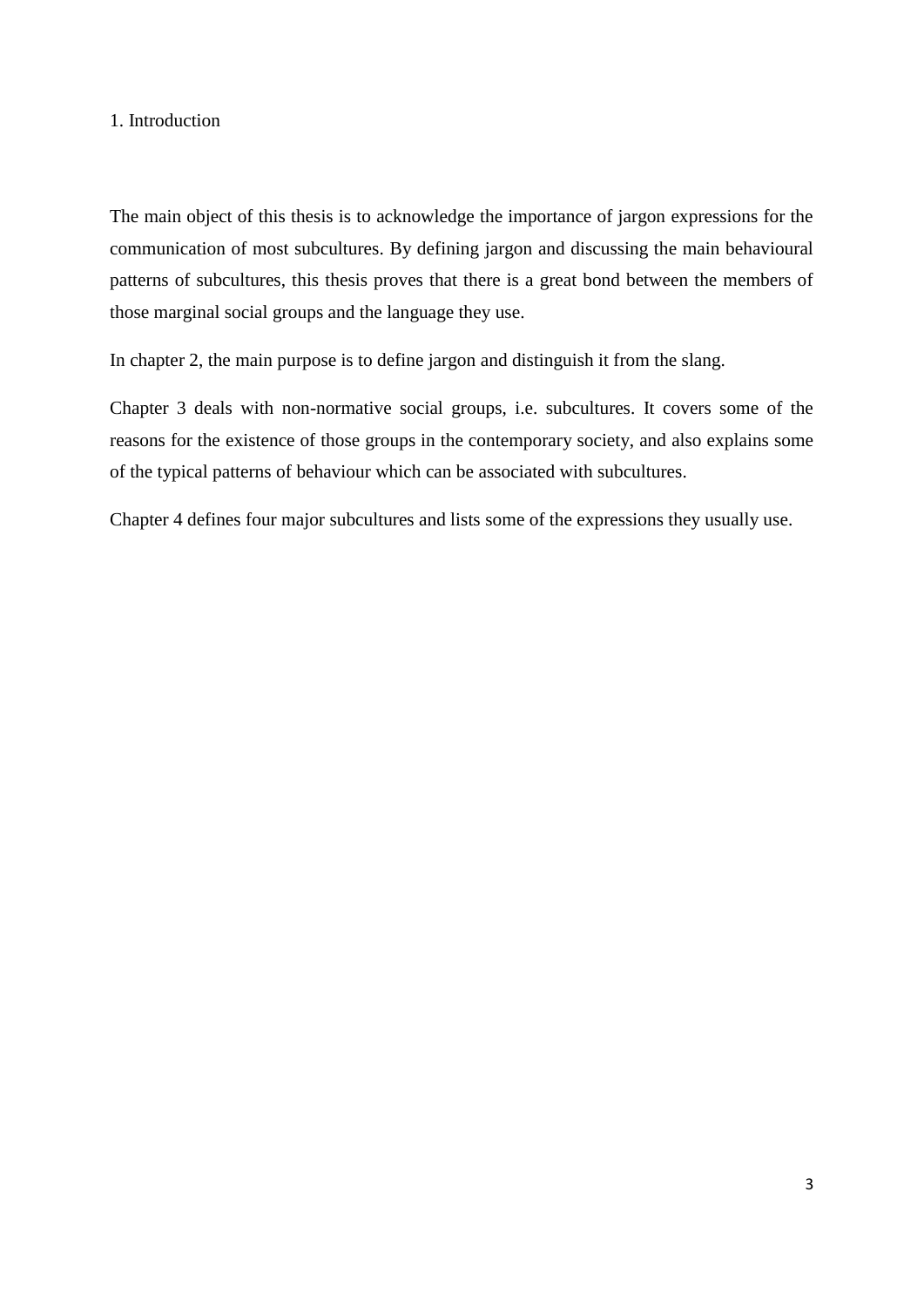#### 2. Defining Jargon

Jargon is, by definition, ˝terminology associated with a particular academic, professional or other area or activity˝ (Murray, 2012:147).

Although similar to slang, jargon can be distinguished by its more formal use of language. The main reason for that is its usage – it is widely used among members of a certain trade or a profession, and therefore it conveys more formal connotations.

Most jargon expressions are cryptic to those who are not members of that particular group. Therefore, "the excessive use of jargon may cause irritation of the outsiders if they feel that they have a right to understand the speech of the professionals (e.g. in law or medicine) ˝ (Masaitiené, 2009:35). Some people use jargon to show their dominance and superiority over those who are ranked lower on the social or professional scale.

Jargon has a particularly interesting role in the social life of subcultures. It bonds members of those sub-groups together, and provides the generally appreciated sense of belonging and unity.

Some subcultures, for example the hacker subculture, even have their own dictionaries that show the variety of the jargon expressions they operate with.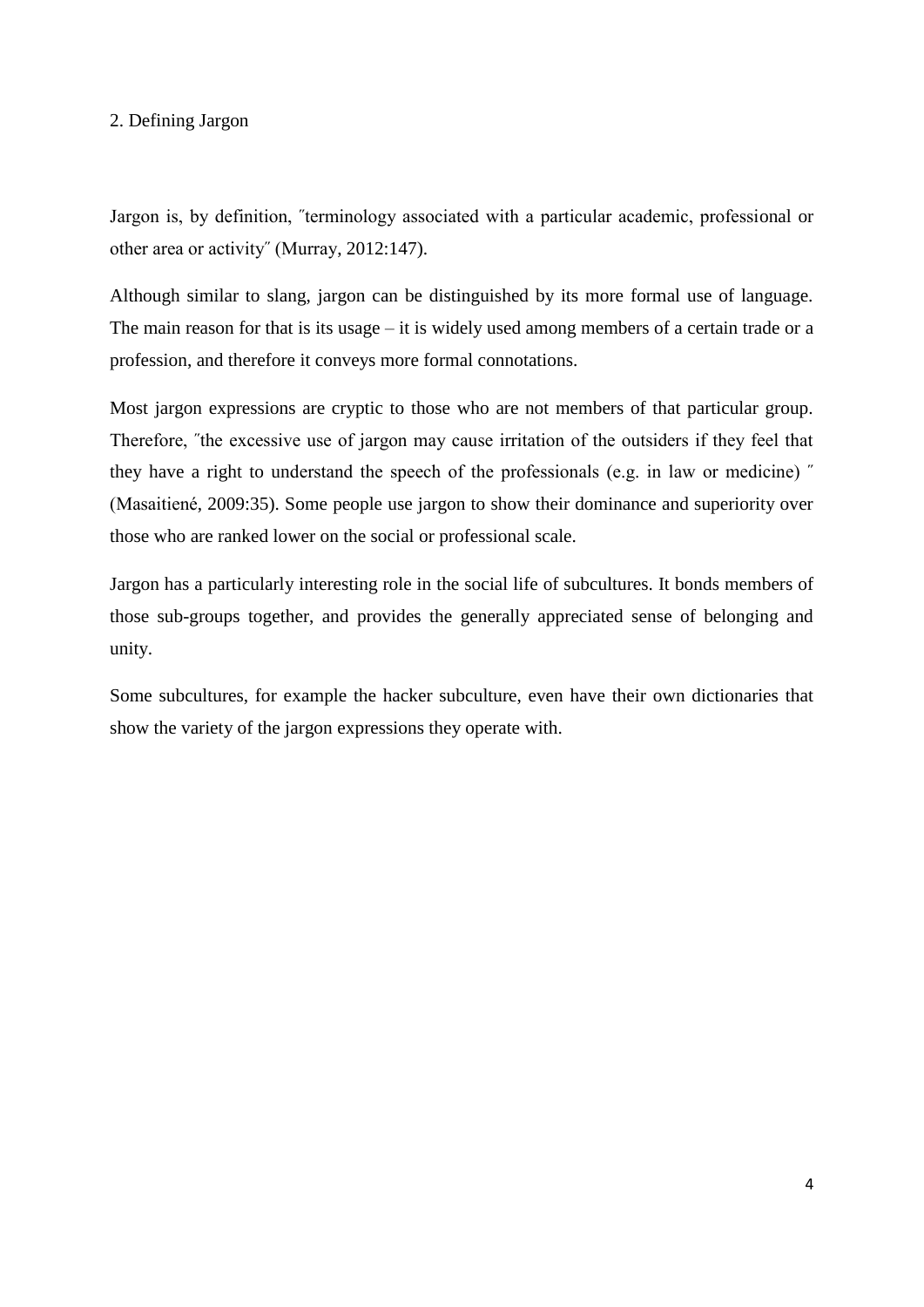#### 3. Subcultures

˝Subcultures are groups of people that are in some way represented as non-normative and/or marginal through their particular interests and practices, through what they are, what they do and where they do it.˝ (Gelder, 1997:1)

Most members of various subcultures are fully aware of their marginalism, and they tend to emphasize, either by clothes or behaviour, that they are not conventional in any sense.

New types of subcultures usually emerge during some social crises – such as inflation, war, or increasing poverty. They are created in order to express the growing dissatisfaction with people who currently rule the society, and with the decisions they make. The most obvious example of such strong social response in form of a subculture is the hippie movement of the mid 1960's. Their anti-war protests increased the public awareness of the cruelty of the war in Vietnam.

However, most subcultures were created because of the simple human need – to belong to a group of people who share the same views on life. For instance, punk subculture emerged as a social protest – its members are usually young people who do not want to follow conventional patterns of behaviour. They disrespect authorities and have different goals in life. They also have nonconventional taste in music and clothing, and they are quite expressive when it comes to language.

Some subcultures that are prone to violence usually have a specific usage of language. In that case language becomes ˝a performative description: that act of speech which both articulates and acts, such as the violent language of the skins or punks that is both violent in its expression and in its action˝ (Scott-Myhre, 2008:37).

Due to their non-conformist behaviour, most members of the contemporary subcultures have to fight prejudice and rejection. They usually feel secluded from the rest of the society that does not want to accept their differences. That can lead to social anxiety and deviant behaviour.

All subcultures have an expressive and unique style – whether associated with music, clothes, language, or behaviour.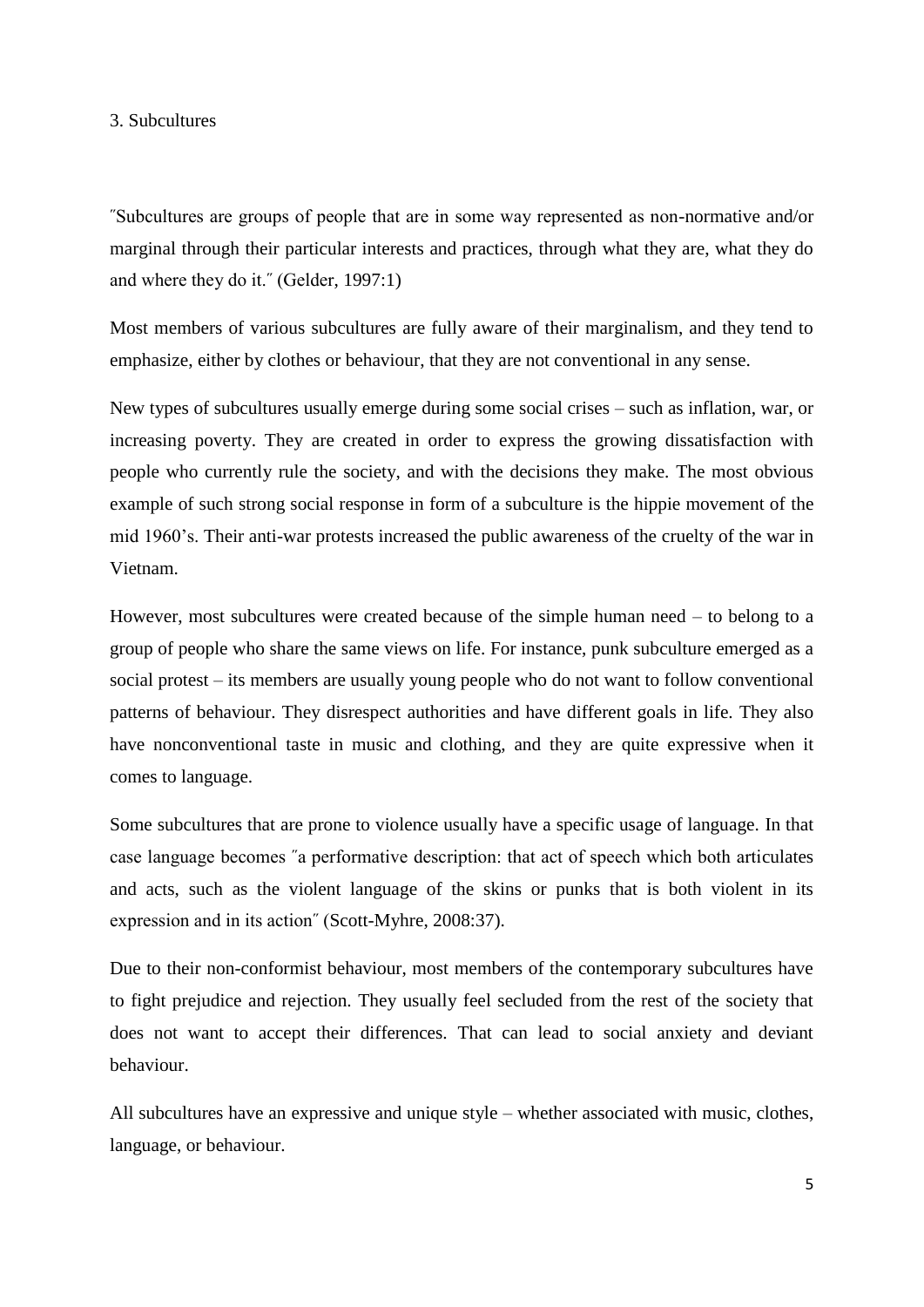Language is particularly important for social interaction between members of the same subculture. By creating unique and distinctive expressions, those members express unity and the sense of fellowship.

Jargon and slang, for example, have an enormous impact on the social structure of most subcultures. They provide a unique code of communication and emphasize subculture's individuality and distinctiveness.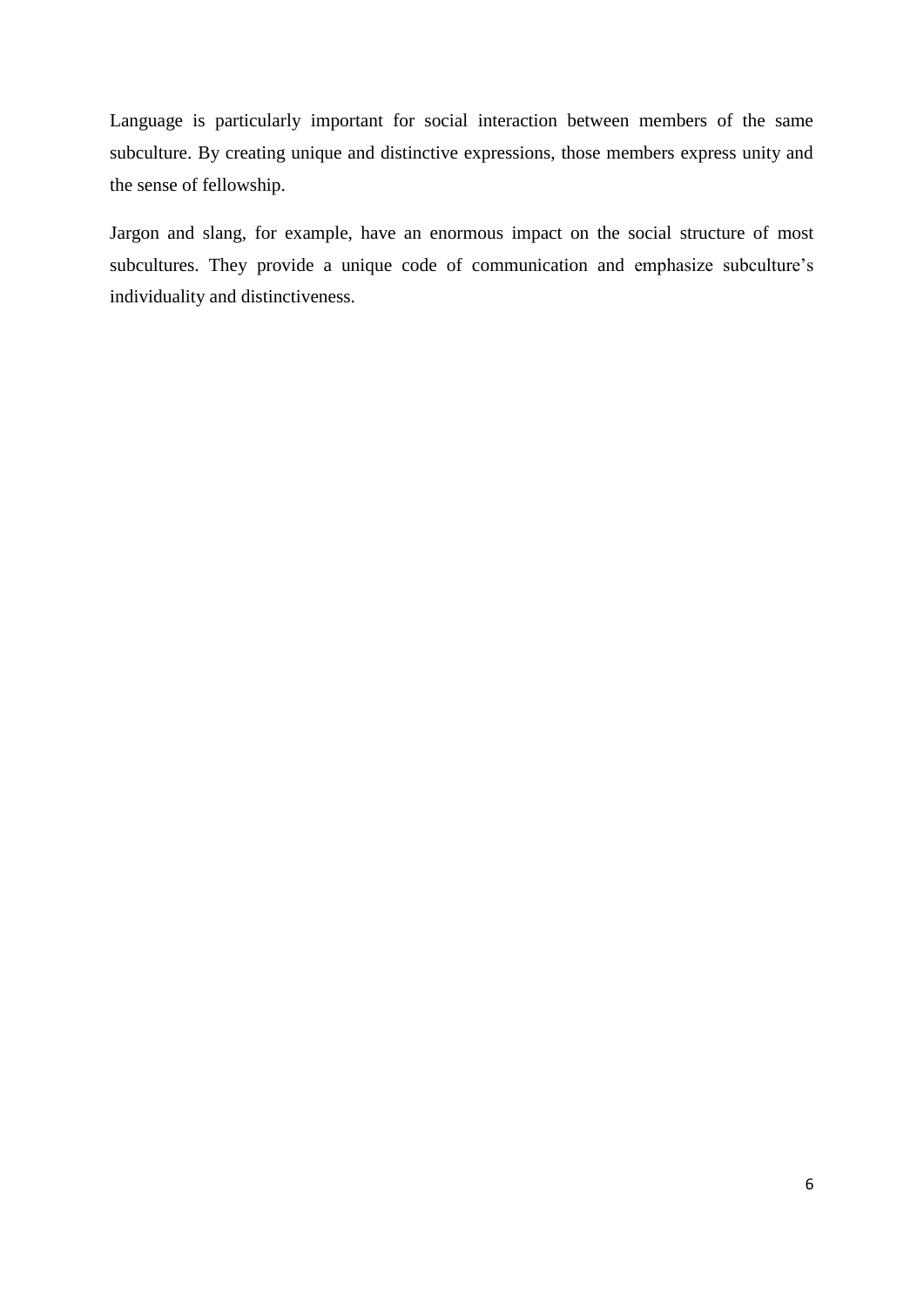#### 4. Methodology

Four major subcultures discussed in this paper – hooligans subculture, heavy metal subculture, biker subculture, and homebrewers subculture - where chosen because of their popularity among various social groups, and because they operate with significant number of jargon expressions. All these subcultures have had an important role in shaping contemporary urban society.

The main sources for collecting the corpus used in this thesis were various films, documentaries, songs, or forums which depict lives of these marginal groups.

Jargon expressions typical for hooligans' subculture were collected from movies such as: *The Football Factory*, *Green Street Hooligans* and *The Firm*.

The main sources for heavy metal corpus were movies: *Metal: A Headbanger's Journey*, *The School of Rock,* and *Hesher*. However, most expressions were conducted through personal experience and appreciation of that particular music genre.

Biker subculture was explored through the classic movie *Easy Rider*. Additionally, various biker forums and cyber communities have helped to expand biker glossary, but also through personal experience and connections with the local biker community.

The information needed for the homebrewers subculture and its jargon was conducted through American Homebrewers Association.

I have chosen those specific lexemes, discussed further in the paper, because they provide basic introduction to these four subcultures. They also show how highly developed and interesting these subcultures are. I will provide my own explanations of those jargon expressions, along with the sociolinguistic background.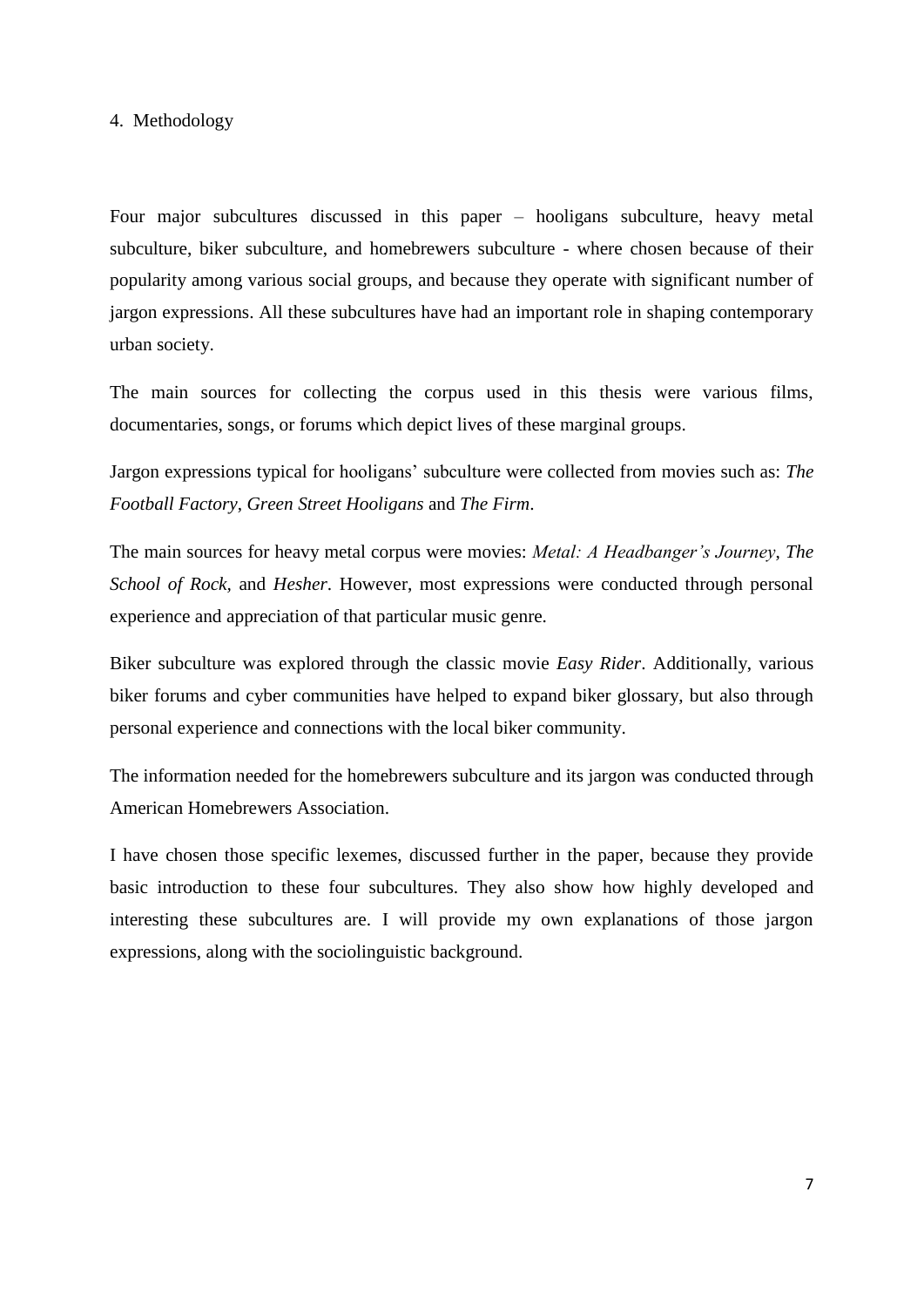#### 5. Different Subcultures and Their Jargon

#### 5.1. Football Hooligans Subculture

For most men football is the sport of honour, passion, and devotion. However, one cannot ignore the ever-present violence that is commonly associated with this particular sport. Football fanatics, also known as football hooligans, are known for their violent behaviour during, or after football matches. "The word itself, hooligan, was coined by a journalist who played on the name of a particularly violent Irish family of the Victorian era – the Hoolihans – to designate the violent behaviour then observed. After the word-play, a printing error slipped in, replacing the *h* by a *g*, the two letters being side by side on the keyboard, and the term hooliganism was born.˝ (Bodin, Héas, Robène, 2004:2)

Some football fans become so enchanted with this lifestyle that they are willing to sacrifice everything they have in order to show their dedication to their favourite football team.

Although this type of hooliganism is considered to be a disease of the modern society, it is evident that the violent behaviour of football fans is as old as the game itself. ˝The idea of football hooliganism might seem to be a new phenomenon, yet it has roots in the age-old masculine pursuit of revelry.˝ (Armstrong, 1998:6)

Football was even banned several times in the past few centuries, for example in 1314 when it was "banned in London in an attempt to preserve public tranquillity, for it was feared the tumult and disorder surrounding these games might well give occasion to the forces of sedition and treason" (ibid.:6). However, this, and similar attempts to ban football have been futile due to the passionate devotion of football fans. Armstrong explains why this particular game is so popular even after all these years by saying: ˝Football is the arena wherein men can hold opinions on everything, enact various levels of emotional turmoil and shout at the TV with mates˝ (ibid.: 13).

In a contemporary world, football hooliganism is wide-spread and highly influential type of deviant behaviour. Many young people often decide to join football firms in order to construct a sense of identity – this behaviour being typical for all subcultures.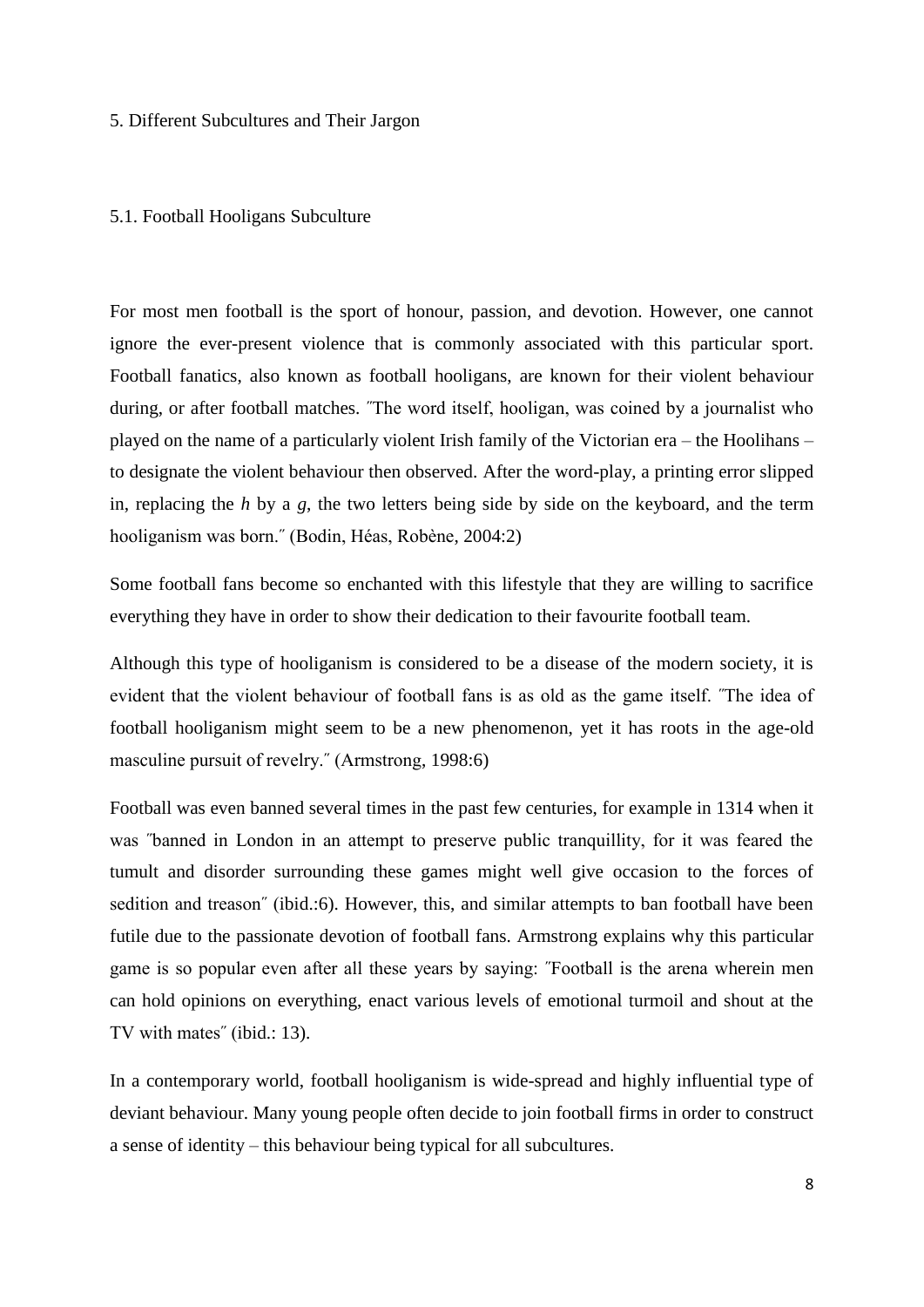#### 5.2. Football Hooligans Jargon

Like all the other subcultures, throughout the years, football hooligans have developed their own language. It represents an important part of their identity, especially in England where football is the part of the nation's tradition.

This paper will present some of the most common expressions used among British football fans.

*A game of two halves*: expression used to describe games that have a different character in the two halves.

*A man's game*: alternative name for football. Related to beliefs coined in patriarchal society – that men are stronger and more capable than women. It also has a historical reference, because football was originally played by men.

*Away game*: if a team plays in a city/town other than their own, the game is called the away game. Football fans expose themselves to a great danger if they follow their team to the away games. On those occasions they are usually outnumbered by the local fans, and therefore more likely to suffer from injuries if the cheering turns to violence.

*Derby/local derby*: a sports match between two rival teams from the same area. (OXFORD) It usually includes strong emotions between the two rivals, and often has violent outcome.

*Draw* - The process of placing various teams in groups before a certain competition, such as The Champion's League. Football fans consider this to be a crucial process which determines the course of the competition.

*Football firm/Hooligan firm*: an organized group of football supporters known for their aggressive attitudes towards rival fans. (OXFORD) Members of these firms are devoted fans of their favourite football team, and their membership is usually life-long. They usually meet at the local bars/pubs to discuss their team's previous or upcoming games. Some football firms are notorious for their violent behaviour - for example Gooners who are Arsenal F.C. supporters.

*Goalie*: informal name for a goalkeeper.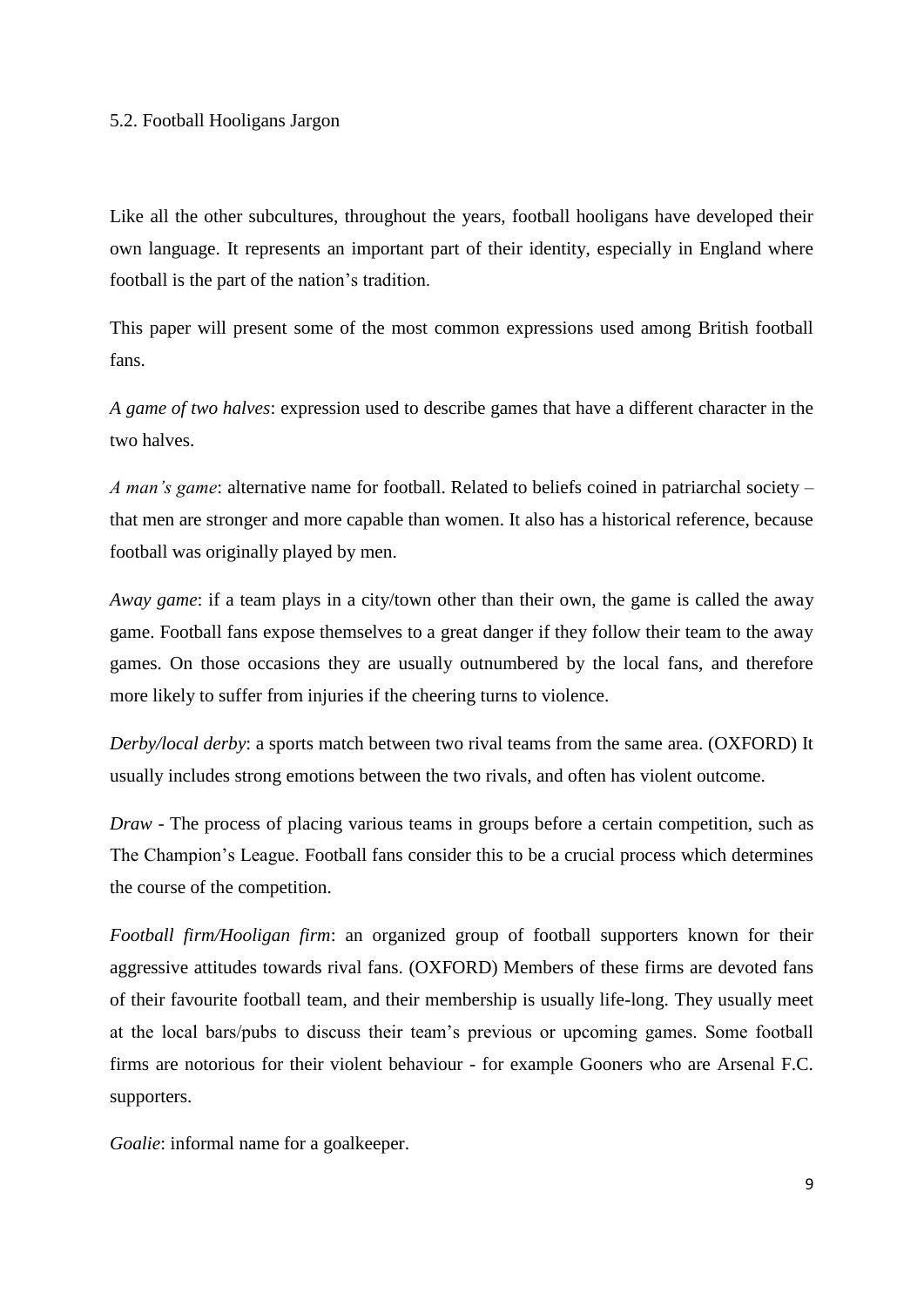*Ground*: alternative name for the football stadium.

*Home game*: if a team plays in their own town/city, the game is called a home game. The team serves as a host, and is therefore called home team. It is usually believed that the home team is more likely to win, due to the number of fans cheering for it, and the general domestic atmosphere.

*Off-the-pitch contest*: a term used for a fight between the two rival groups of football hooligans, which takes place off the field, usually after the game.

*PMS* (pre-match stress): anxiety experienced both by the players and the fans on the day of the match.

*Their boys/lads*: an expression used to address the fans of the rival football team. Some football fans tend to address their rivals with more derogatory names. For example, fans of the Sheffield United FC call their rivals, the Sheffield Wednesday fans, the Pigs.

*The twelfth man*: football fans/hooligans usually use this term to refer to themselves. Since football game consists of eleven players on each team, being the twelfth man means that there is a great bond between the fans and their favourite team.

*The old guard*: a term used for football players who have been members of a certain team for a long time, and have a strong reputation among the audience.

*Thug*: a term for football hooligan used in Britain.

*To be robbed*: phrase used to express disapproval of the game's final result.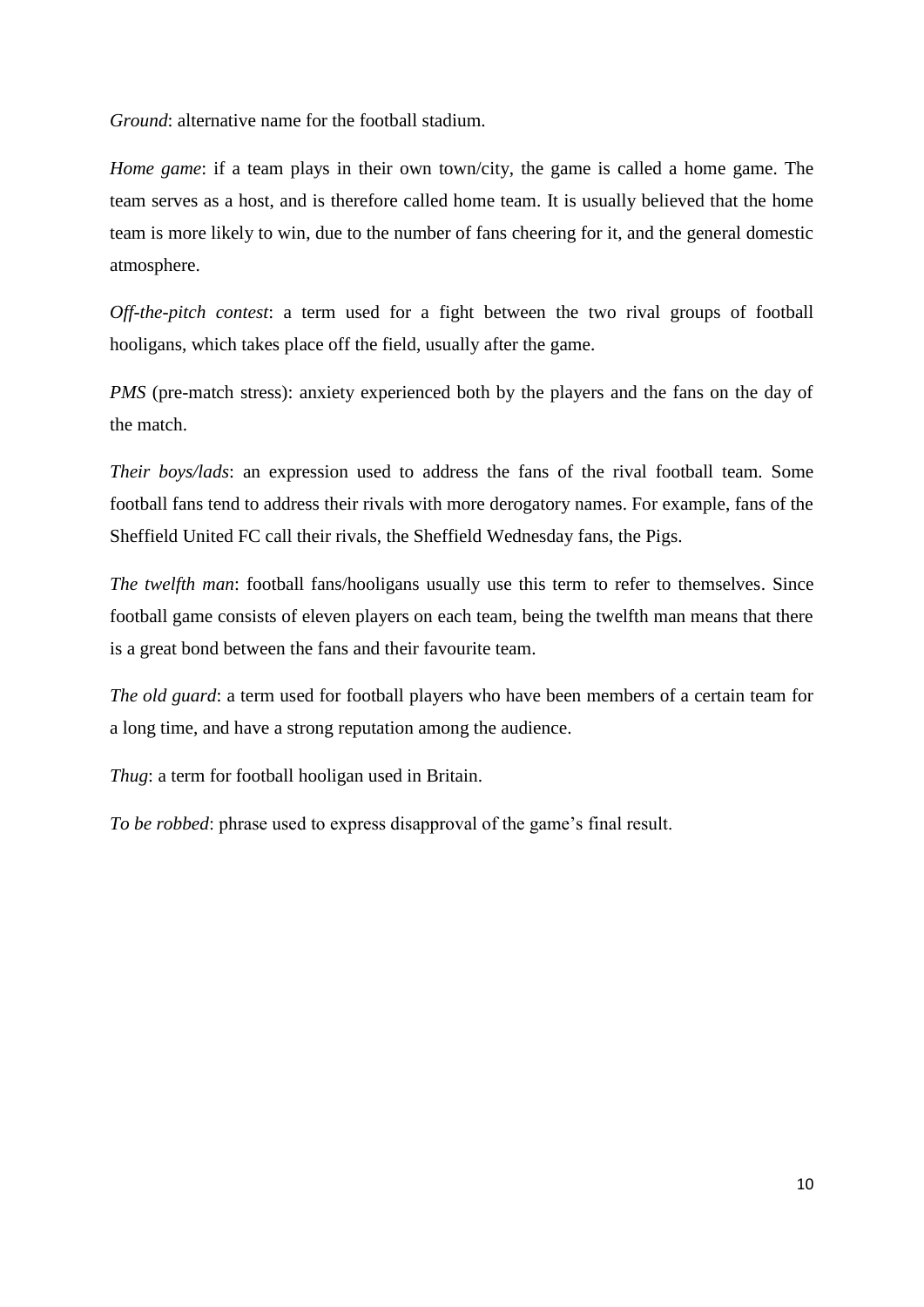#### 5.3. Heavy Metal Subculture

This controversial music genre emerged in the late 1960s and early 1970s combining various genres of rock music, such as garage, psychedelic, and blues rock. Because it developed from the music of the youth culture of the 1960s, ˝heavy metal carried forward the attitudes, values, and practices that characterized the Woodstock generation. It appropriated blue jeans, marijuana, and long hair. It put rock stars on pedestals, adopted a distrust of social authority, and held that music was a serious expression and that authenticity was an essential moral virtue of rock performers<sup>"</sup> (Weinstein, 2000:18).

Although it has been widely acknowledged by music critics and audience all over the world, heavy metal is usually associated with Satanism, violence, and danger. Its fans are therefore considered to be social outcasts and they fight prejudice on daily bases.

˝The level of mistrust and panic that heavy metal caused in America even resulted in the prosecution of Heavy metal musicians.<sup>"</sup> (Sinclair, 2011:4) This happened because many people believe that the lyrics of heavy metal songs bear cryptic subliminal messages that are created to control the minds of the masses. Such paranoid statements are usually created by worried parents, or more likely, by the commercial music machinery that resents anything that does not appeal to the masses.

However, some experts on social behaviour claim that metal music is generally beneficial for those who enjoy it. It is believed to provide a crucial sense of belonging to the group, especially for teenagers who are still on the quest for personal identity. In his study of this particular subculture, Gary Sinclair claims that the behaviour of heavy metal fans on concerts is in a way cathartic because ˝the combination of internal and external controls allows for the fans to generate and release tension<sup>"</sup> (ibid.:13).

Whether approved by society or not, heavy metal subculture is strongly present throughout the world. Its fans have created a unique jargon, which concentrates mostly on heavy metal music and behaviour related to that music.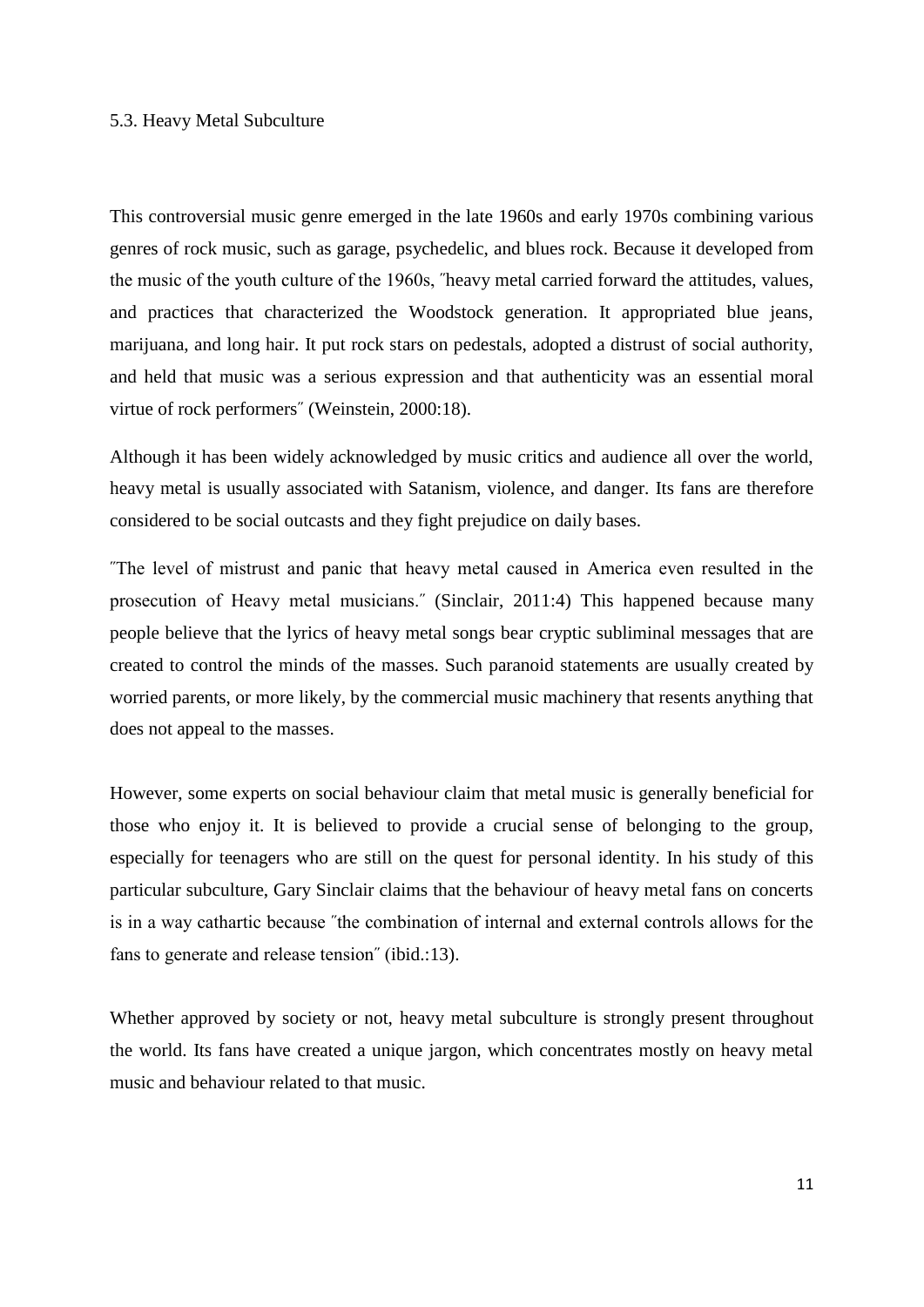#### 5.4. Heavy Metal Jargon

Some of the most popular expressions used by heavy metal fans are:

*Band's logo*: "Logos serve to identify the band both visually and verbally, since most of them present the band's name in stylized letterings.˝ (Weinstein, 2000:27). Although each band has a unique logo, they follow a certain pattern. Dominant colours are black and red, and certain typefaces, such as round ones are avoided because they ˝communicate an image of softness˝ (ibid.:27).

*Button pin*: a necessary addition to every metal fan's apparel. These button pins usually depict album covers of various metal bands, or their official logos.

*Cloth patch*: fans often wear cloth patches on their jackets, bags or trousers in order to show their dedication to a certain band.

*Combat boots/combats*: boots that resemble those worn by professional soldiers. They often have steel inserts in their soles. Most popular shoe brand among heavy metal fans is Dr. Martens.

*Crowd surfing*: the activity of being passed in a prone position over the heads of the audience at a rock concert, typically after having jumped from the stage. (OXFORD)

*Gig*: smaller show usually performed by less popular bands. Gigs usually mark the beginning of certain band's career.

*Metal fist/devil's horns/sign of the horns*: a hand gesture made by raising the index and pinkie finger, while other fingers are pressed to the palm. This gesture was popularized by Black Sabbath.

*Metalhead/headbanger/thrasher*: different terms used for fans of heavy metal music.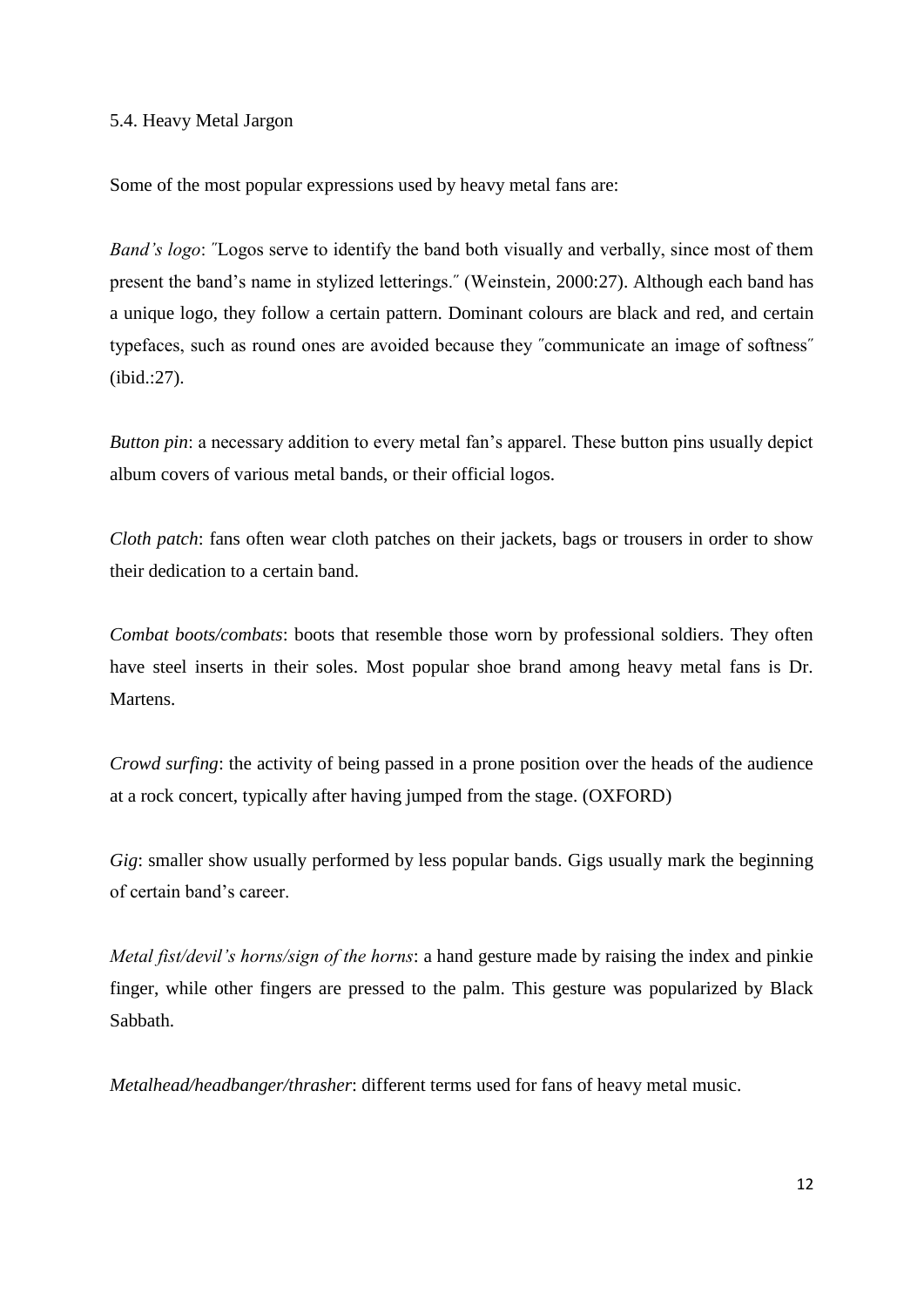*Moshing*: an activity that occurs in front of the stage at a rock/metal concert, and consists mostly of fans pushing and slamming into each other.

*Mosh pit*: an area in front of the stage at a rock concert, where moshing occurs. (OXFORD) Many people argue that mosh pit is dangerous, even life threatening, because of the amount of violence that occurs in that particular area. However, fans are aware of the unique code of behaviour which prevents them from doing anything that could really hurt people around them. If one should involve in *moshing*, he/she must be fully aware of the rules that have to be obeyed. The most important rule is that anyone who falls during moshing has to be picked up by the fans that surround them. ˝This idea looks to ensure the safety of the pit whilst concurrently it reinforces the sense of comradely fans feel by partaking in these rituals together.˝ (Sinclair, 2011:10) Furthermore ˝spitting, elbowing, punching and trying to hurt anyone in anyway are not allowed˝ (ibid.:10).

*Poser*: a derogatory term used for a person who only appears to be a true metal fan.

*The wall of death*: a pattern of behaviour at heavy metal concerts where bands, through tempo of the songs they play, dictate the behaviour of the crowd. Some bands have certain songs that evoke this type of behaviour. Throughout this ritual, the strong bond is created between the crowd and their favourite band, and that creates a special atmosphere that all successful heavy metal concerts have. ˝The fans may know how to act in certain parts of songs through experience but the band has the responsibility of orchestrating the rituals through their music.˝ (ibid.:12) However, in small uncontrolled spaces, the wall of death can be lethal. Therefore it is officially banned in the United States.

*To sell out*: an expression used by heavy metal fans when they want to criticise a certain band for abandoning their principles in order to gain wealth or popularity.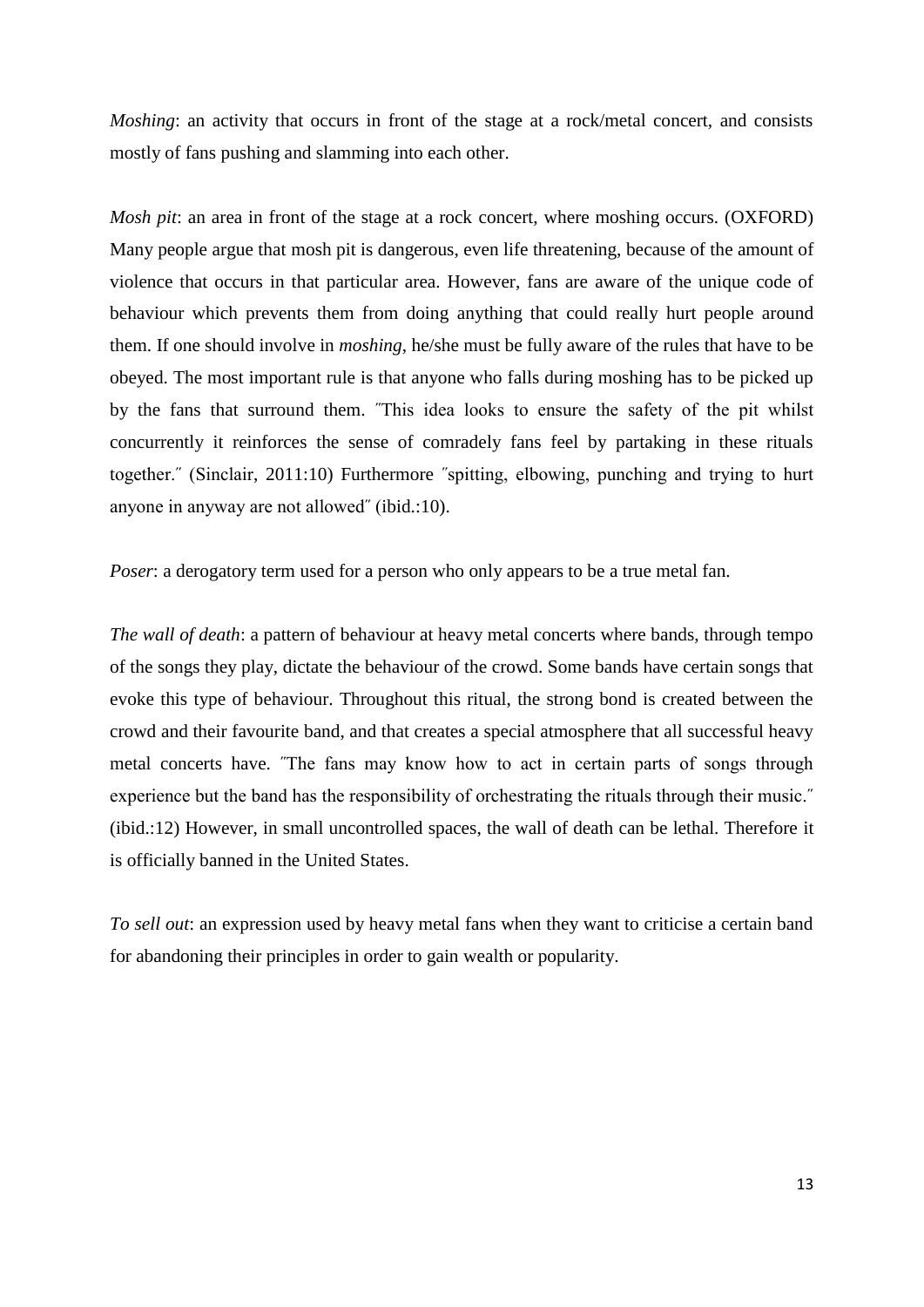#### 5.5. Biker Subculture

˝The motorcycle roared into life in 1884, with the three-wheeled variety the first to hit the road, followed by its two-wheeled cousin, a motorised bicycle, the following year.˝ (Veno, 2010:15) Since then, throughout the world, motorcycle lovers have formed interesting and rather complex subculture which is tightly bound to rock and roll music, freedom, and speed. Some people even believe that the act of riding a motorcycle is a form of spiritual ceremony because ˝motorcycling forces riders to transcend their egos—to empty themselves and exist in the world around them˝ (Holmstrom, 2002:6).

In the 1950's motorcycles were usually connected with outlaws and violence, and were considered socially unacceptable. Even in the contemporary society many people believe that only gang members and social outcasts ride motorcycles. However, films such as *From a Wild One* and *Easy Rider* contributed to positive social affirmation of the biker subculture.

Some advantages of choosing a motorcycle over a car in urban areas are its size, mobility, and fuel efficiency.

Whether riding on chopper, sportbike, or dirtbike, all bikers have one thing in common – their passionate love for motorcycles. There is a great bond between a motorcycle and its owner. ˝Owning a motorcycle is a much more intimate experience than owning a car or pickup truck, perhaps because you meld into the machine when you ride, your body encasing the mechanical heart of the bike. You become part of the machine. You ride just inches away from the engine, the source of your bike's power, and you feel and hear the internalcombustion event more directly than is possible in an enclosed vehicle.˝ (ibid.:45)

The most important part of the biker community are motorcycle clubs which emerged shortly after the World War II. There are many advantages to being a club member because ˝structured clubs allow motorcyclists to pool resources and achieve things individual bikers could not˝ (ibid.:260). Biker subculture is one of the most important social groups of the modern world. It has a unique code of behaviour, and, more importantly, a unique language which will be discussed in this paper.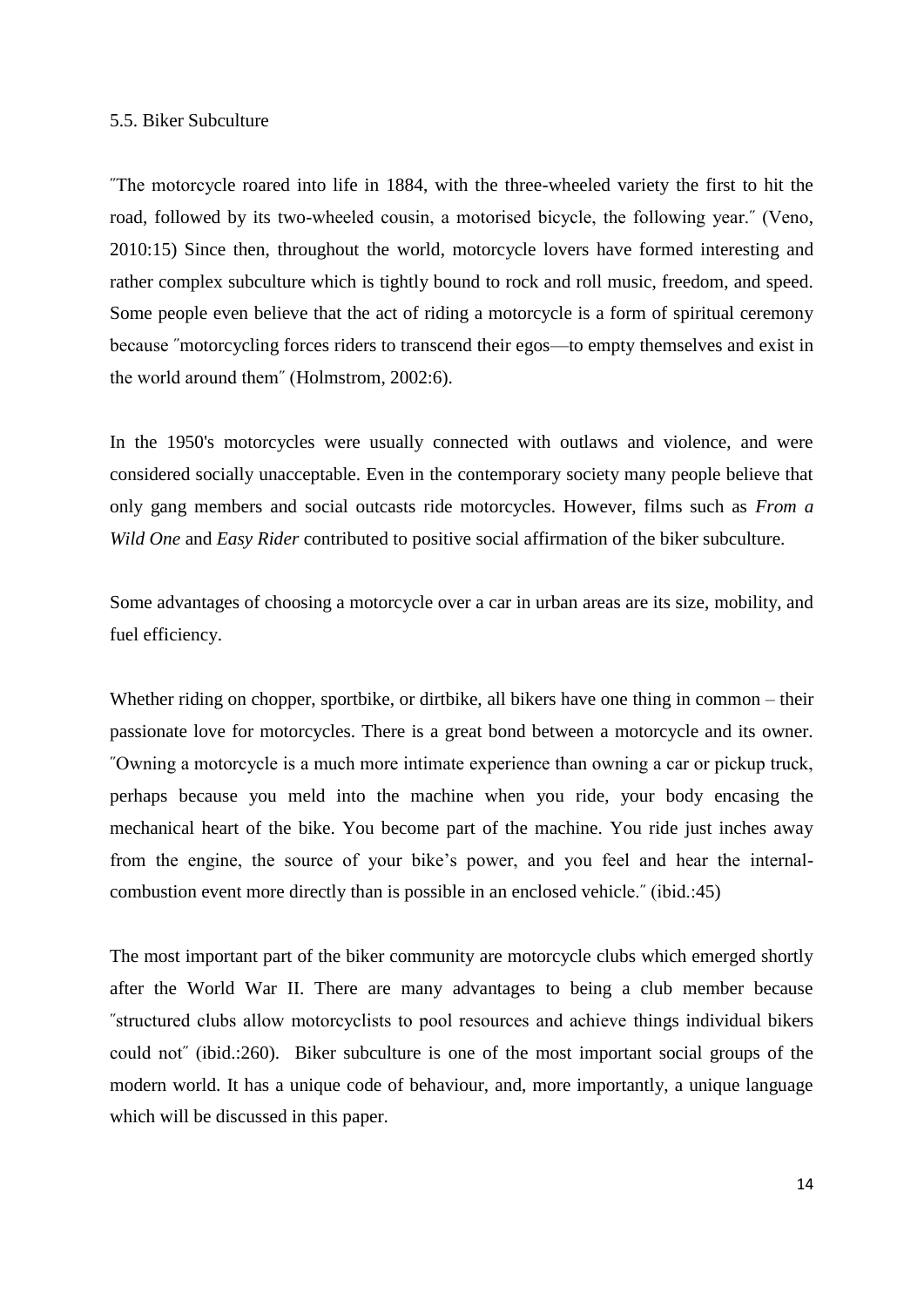#### 5.6. Biker Jargon

*Ape hangers*: term used for motorcycles that have high handlebars. On such bikes, riders are forced to raise their hands toward the sky, which results in riders adopting an ape-like posture. This term was copy-righted by the major chopper producer – Harley-Davidson.

*A touring bike*: motorcycle devised for a long-distance rides. These bikes often include additional equipment, such as saddle bags.

*Chopper*: although this term was originally used for motorcycles who were faster because their superfluous parts have been chopped off, today it ˝refers to a type of custom that usually has an extended fork, no rear suspension, and high handlebars" (Holmstrom, 2002:31).

*Dirtbike*: motorcycles produced solely for the off-road purposes. They are mainly used in offroad races, and are not recommended for beginners.

*Dual-sport motorcycles*: ˝Street-legal motorcycles with varying degrees of off-road capabilities.˝ (ibid.:28) These bikes are produced mostly by Japanese motorcycle companies, such as Honda or Suzuki.

*Fairings*: "The devices mounted at the front of a motorcycle to protect the rider from the elements.˝ (ibid.:37) Fairings add up to the bike's practicality, as well as its appearance.

*Gearhead*: alternative name for motorcyclist, especially one that is highly interested in mechanics. ˝Motorcyclists tend to be *gearheads*. We love looking at our motorcycles almost as much as we love riding them.˝ (ibid.:4)

*High-siding*: a type of motorcycle crash where a person riding the bike starts to slide in one direction, than flips over in the opposite direction. ˝ When you high-side the bike, you flip it by releasing the brake while skidding and allowing the tire to regain traction, jerking the motorcycle in the opposite direction.  $\degree$  (ibid.:147)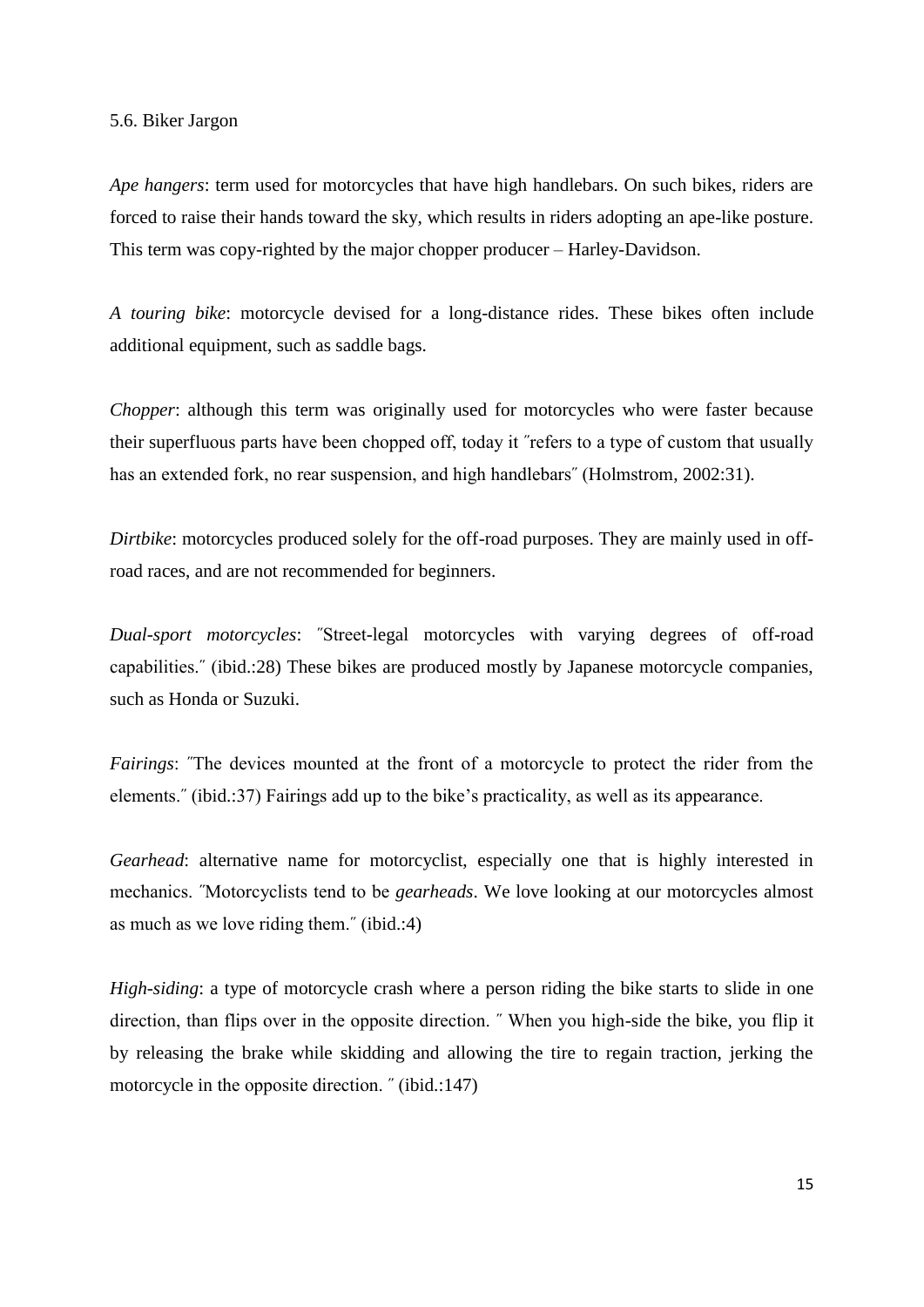*Knucklehead*: a type of a motorcycle that has valve covers that look like knuckles. They were first introduced in 1936.

*Lane splitting*: ˝Refers to the practice of riding between lanes of traffic on a freeway. While this practice may sound dangerous, studies indicate that it might actually be safer than idling along in a traffic jam." (ibid.:11) This practice is of great help to most experienced riders. By lane splitting, riders can avoid traffic jams and travel faster. However, it is illegal in many countries and should not be practised by less experienced riders.

*Laying the bike down*: a type of motorcycle crash where a person riding the bike slides down on one side of the bike. This type of crash is usually less dangerous than the others.

*Leviathan*: term used for multi-cylinder dual-sport motorcycles because of their magnificent size and weight.

*Orphan bikes*: rare old-timers that are no longer produced. These bikes are of great value to all motorcycle lovers.

*Panhead*: a type of a motorcycle that has valve covers that look like upside-down cake pans. They were first introduced in 1948.

*Shovelhead*: a type of a motorcycle that has valve covers that look like shovels. They were first introduced in 1966.

*Sissy bar*: **˝**The backrest put behind the passenger's portion of the saddle.˝ (ibid.:408) Sissy bars are usually placed on choppers or touring bikes where comfort is highly valued.

*Sportbike*: a high-speed motorcycle that weighs less than other types of motorcycles in order to maintain speed. This type of motorcycle is usually produced by Japanese manufacturers, and is often used in professional motorcycle races.

*The contact patch*: the area of motorcycle's tire that is in direct contact with road during the ride.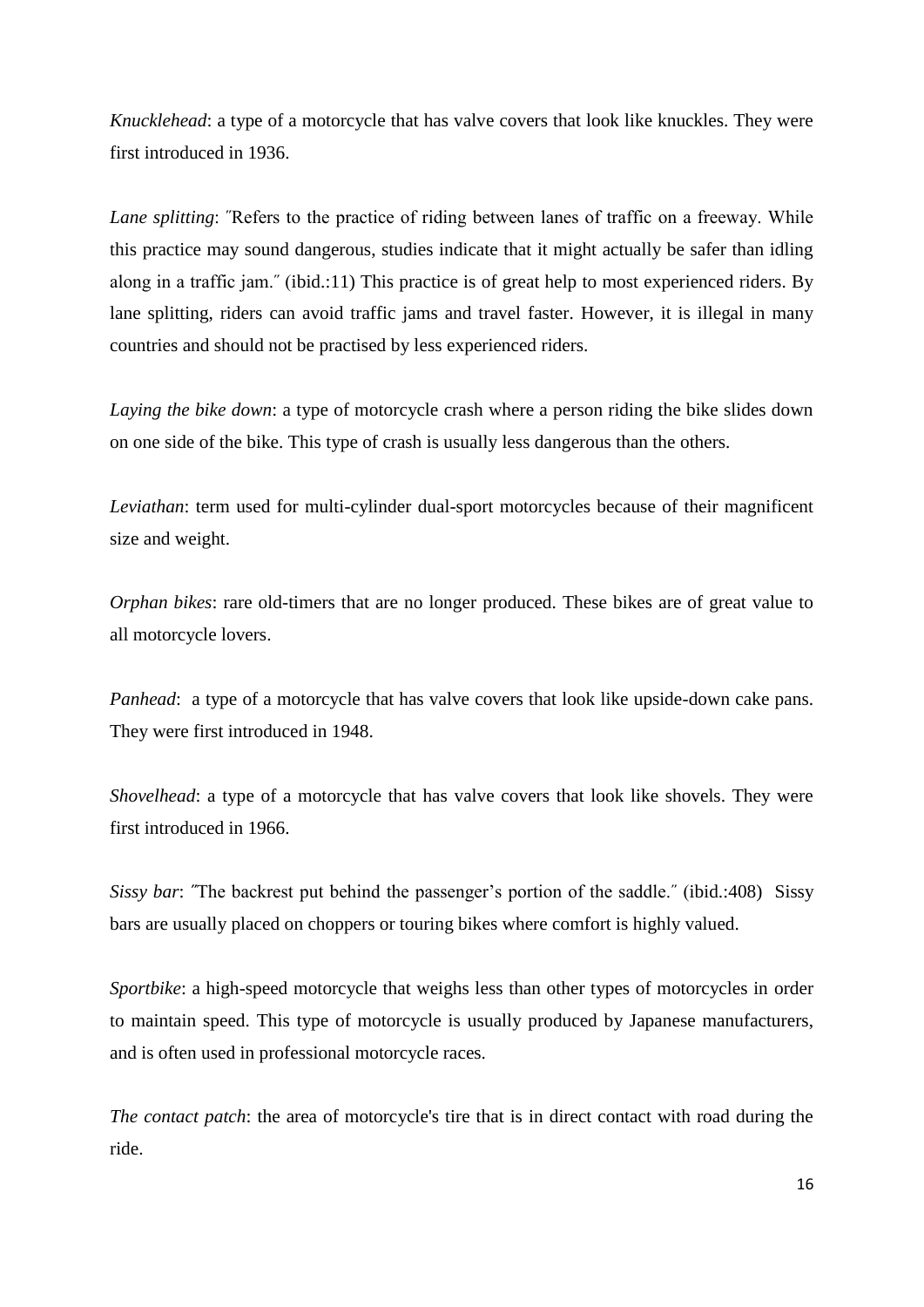#### 5.7. Homebrewers Subculture

In the last fifteen years, homebrewing has become America's greatest leisure activity. Vast numbers of beer lovers all over the world have decided to brew their own beer, due to the simplicity and affordability of this interesting hobby.

Although it may seem that homebrewing is an activity performed by only small number of devoted beer appreciators, American Homebrewers Association in Boulder, Colorado estimates that there are 1 million Homebrewers in the United States.

The art of homebrewing is ancient – its roots can be traced to the great Egyptian civilisation which believed that *"beer was invented by Osiris*, one of the most important of their deities, whose principal associations were with fertility, death and resurrection<sup>"</sup> (Hornsey, 2003:33).

In the  $15<sup>th</sup>$  century homebrewing was especially popular in England, where ale consumption became part of the English tradition.

Today, the members of the homebrewing subculture have re-invented this interesting beverage, making it more complex and appealing than ever before. The diversity of flavours, enhanced quality, and passionate dedication is what makes home brewed beer so much better than the mass-produced one. More importantly, ˝as a homebrewer you give yourself and the people who you know a *choice*: not only to brew the kind of beer that *you* like, but also the opportunity to feel and understand what beer is all about˝ (Papazian, 1991:11).

Since homebrewing is an activity that combines different ingredients and procedures, homebrewers have developed their own language which enables them to communicate more efficiently.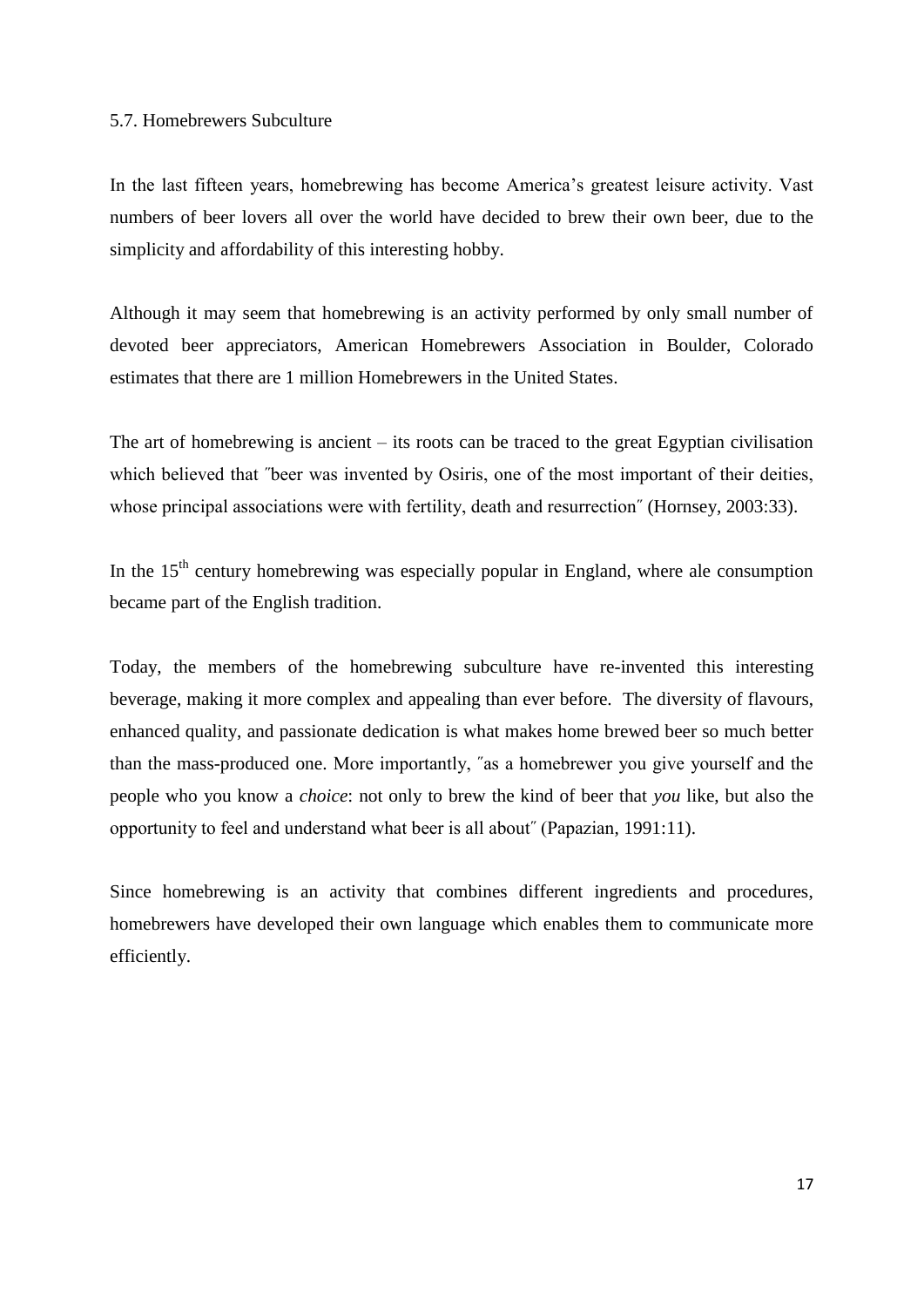#### 5.8. Homebrewers Jargon

*Brewpot*: a pot made of various materials, used for brewing beer. It is best to use 100 percent stainless steel pot, since those made of porcelain-covered steal, or aluminium will ˝eventually chip and the now-exposed cheaper steel will rust and contribute a metallic taste and possibly contaminate your beer˝ (Calagione, 2006:31).

*Dry hopping*: in order to achieve a certain hop aroma, one must add hops to the beer. This process takes place after the primary fermentation. It is recommended to use hop plugs instead of the whole hops, since they are more compact, and therefore more convenient to use.

*Hydrometer*: "A hydrometer is an instrument that measures the density (thickness) of liquids relative to the density of water. This measure of density is known as the specific gravity.˝ (Papazian, 1991:25) The specific gravity of the beer becomes lower when yeast eats the sugars, converting them to alcohol. It is important to use a hydrometer not only on the brew day, but also in the final stages of fermentation to see if the beer has reached its final specific gravity.

*Malt*: "The word *malt* generally refers to the natural maltose sugars derived from certain grains (mainly barley) that eventually become beer.˝ (Nachel, 2008:43) The process of maltmaking can be quite complicated for the beginners, therefore many homebrewers use commercially produced malt syrup.

*Noble hops*: various types of hop which have been cultivated for centuries and therefore have a great value. They add special aroma to certain beers and are usually very expensive. Some noble hop types are ˝Hallertauer, Hersbrucker, Spalt, and Tettnanger in Germany; Saaz from Bohemia in the Czech Republic; and Styrian from the former Yugoslavia˝ (ibid.:57).

*pH papers*: an absolutely necessary item in the mashing process. These papers are disposable, and they measure the acidity and alkalinity of the water used in the process of making beer.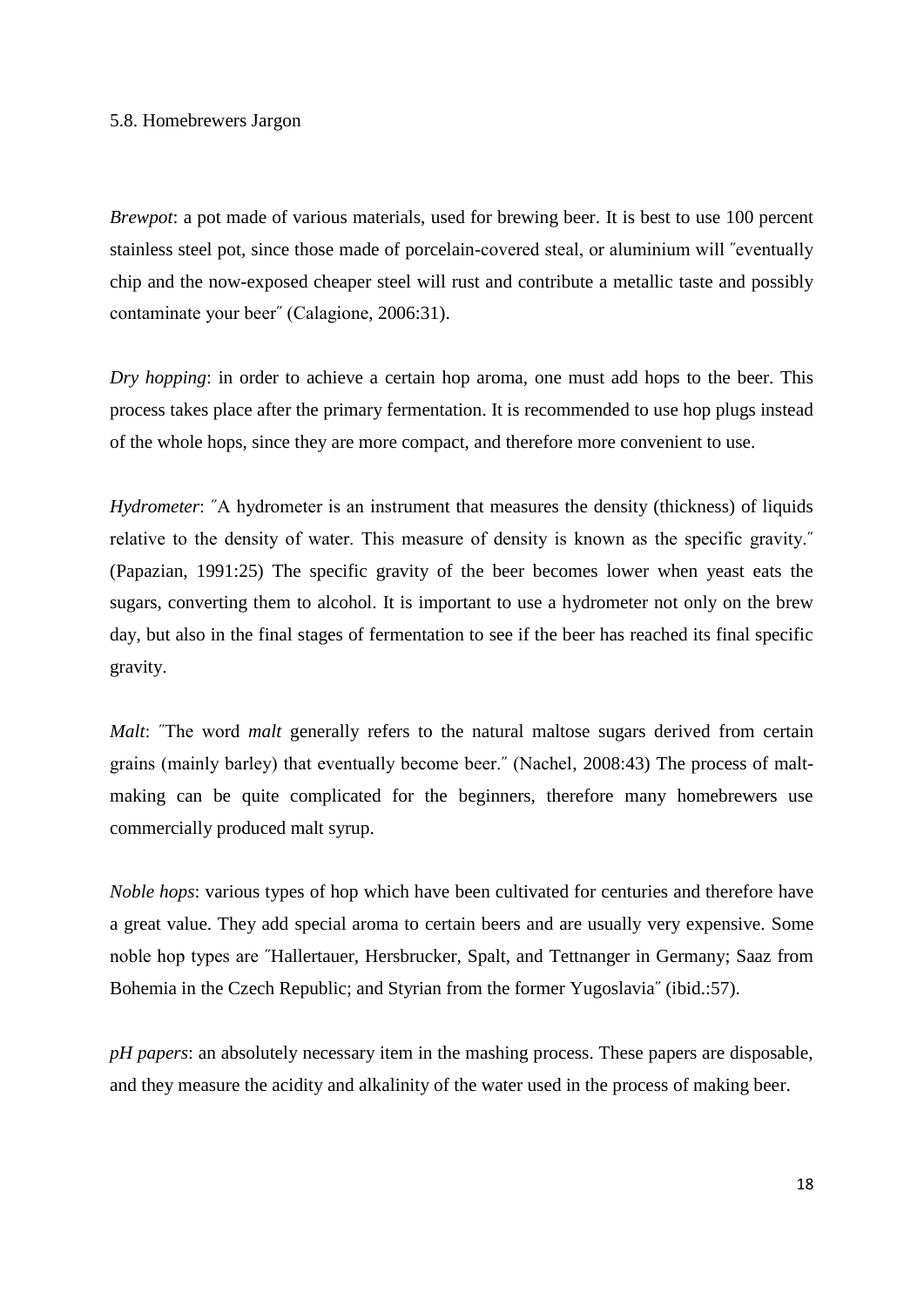*Specialty grains*: ˝Specialty grains allow the brewer to add all kinds of colours, flavours, and textures to beer, therefore providing a variety of visual, aromatic, and taste enhancements.˝ (ibid.:45). They are highly important ingredient in the beer-making process, since they provide variety of tastes, flavours, and colours. Without specialty grains there would only be a limited number of distinctive beer styles.

*Specialty grain bags*: bags used when steeping specialty grains in the water. They are quite convenient since they strain out the barley solids after the steeping is done. Usually they come in the form of ˝little cheesecloth or nylon bags that hold about 1 pound (455 g) or so of specialty grains" (Calagione, 2006:31).

*Stirring spoon*: " (...) a long spoon made from either stainless steel or rigid, unmeltable plastic.˝ (ibid.:31) It is not wise to use the wooden ones, since they can carry various bacteria which can spoil beer.

*Yeast*: "Yeast is the organism that eats sugars in order to create alcohol." (ibid.:60) There are various types of yeast, all of which contribute to specific profiles of beer. ˝German wheat beer yeasts, for example, give clove and citrus notes to the beer while certain Belgian yeast strains give peppery, spicy notes, and English yeast strains can contribute an estery, fruity profile.˝ (ibid.:60)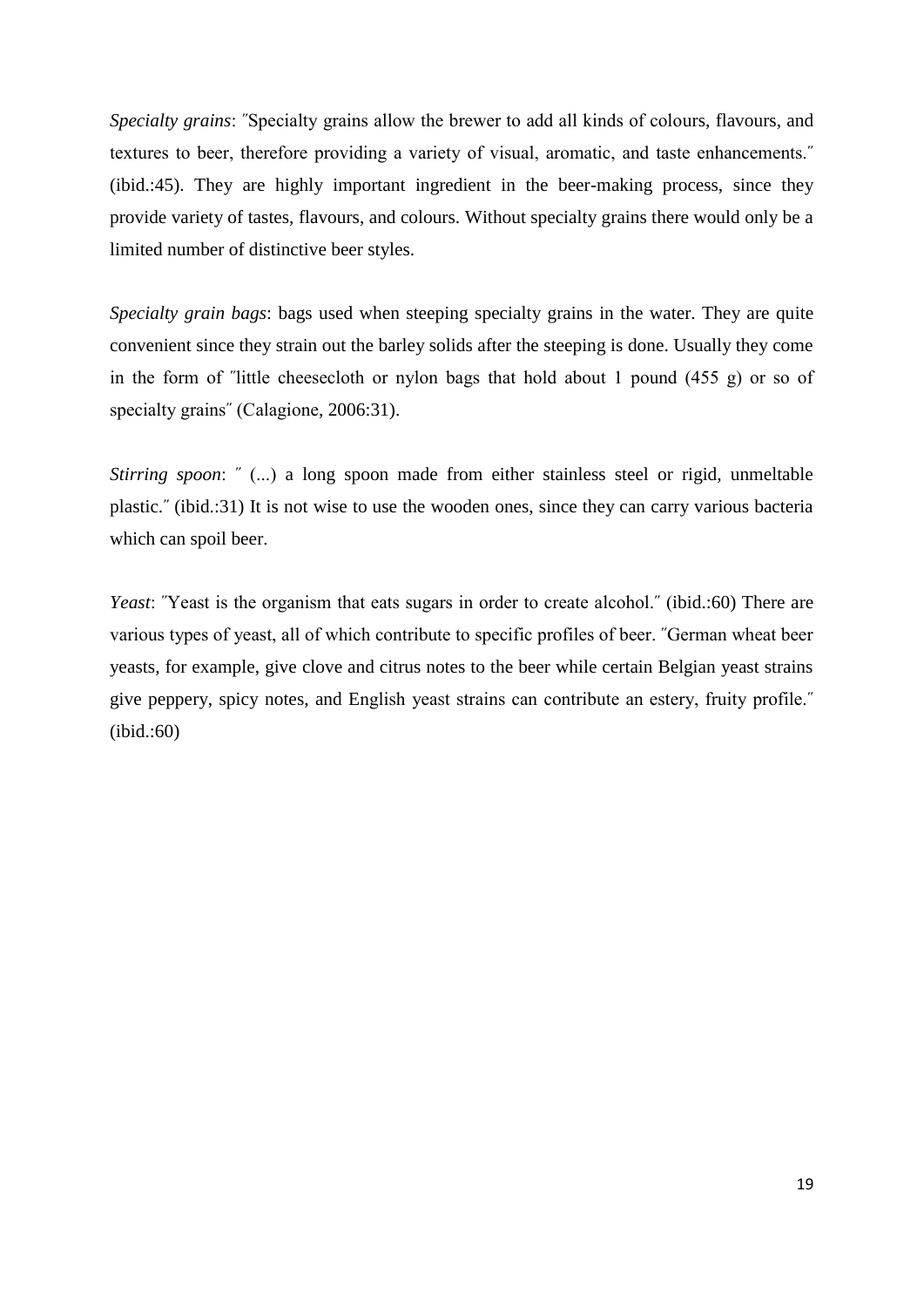#### 6. Conclusion

When exploring a certain subculture, one cannot ignore the importance of language, particularly jargon, for the social life of those marginal groups. Although subcultures often develop their own slang, it must be differentiated from the jargon, which is more formal way of communication.

Four major subculture discussed in this thesis have an abundance of jargon expressions which are highly useful in their everyday interaction.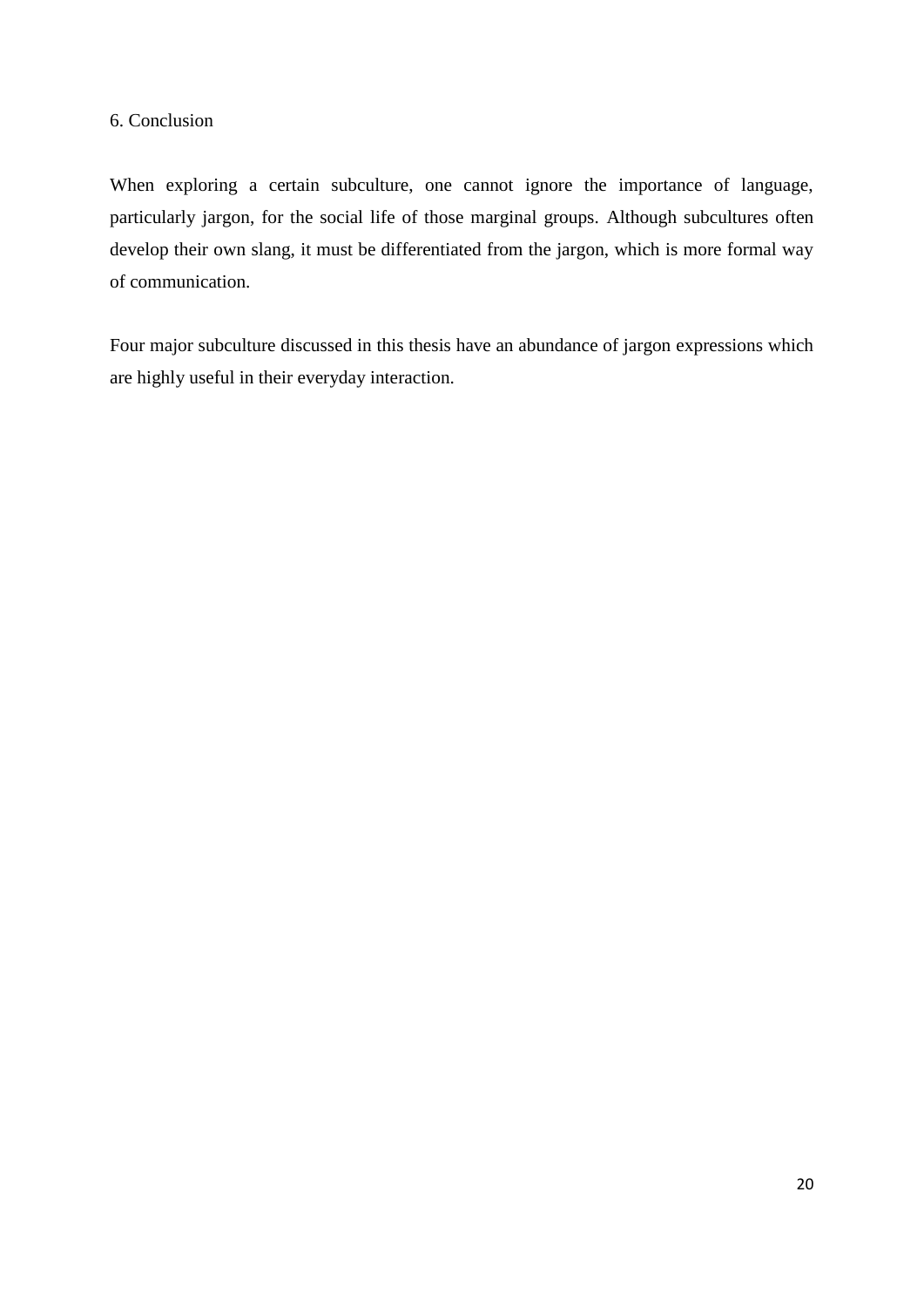#### Works Cited

Armstrong, Gary. *Football Hooligans: Knowing the Score*. Oxford: Berg, 1998.

- Bodin, Dominique, Héas, Stéphane, Robene, Luc. ˝Hooliganism: On Social Anomie and Determinism.˝ Penal field. Vol. I. 2004. 26 August 2012 [http://champpenal.revues.org/71.](http://champpenal.revues.org/71)
- Calagione, Sam. *Extreme Brewing: An Enthusiast's Guide to Brewing Craft Beer at Home*. Massachusetts: Quarry Books, 2006.

Gelder, Ken. *The Subcultures Reader.* Routledge, 1997.

- Holmstrom, Darwin. *The Complete Idiot's Guide to Motorcycles.* A Person Education Company, 2002.
- Hornsey, Ian S. *A history of Beer and Brewing*. Cambridge: The Royal Society of Chemistry, 2003.
- Masaitiené, Dalia. *Introduction into Linguistics: A Teaching Guide.* Vytautas Magnus University, 2009.
- Murray, Neil. *Writng essays.* Cambridge University Press, 2012.

Nachel, Marty. *Homebrewing for Dummies.* Indianapolis: Wiley Publishing Inc., 2008.

Papazian, Charlie. *The New Complete Joy of Homebrewing.* New York: Avon Books, 1991.

Scott-Myhre, Hans Arthur. *Youth and Subculture as Creative Force: Creating New Spaces for Radical Youth Work.* University of Toronto Press Incorporated, 2008.

Sinclair, Gary. ˝Chastising and Romanticising Heavy Metal Subculture: Challenging the